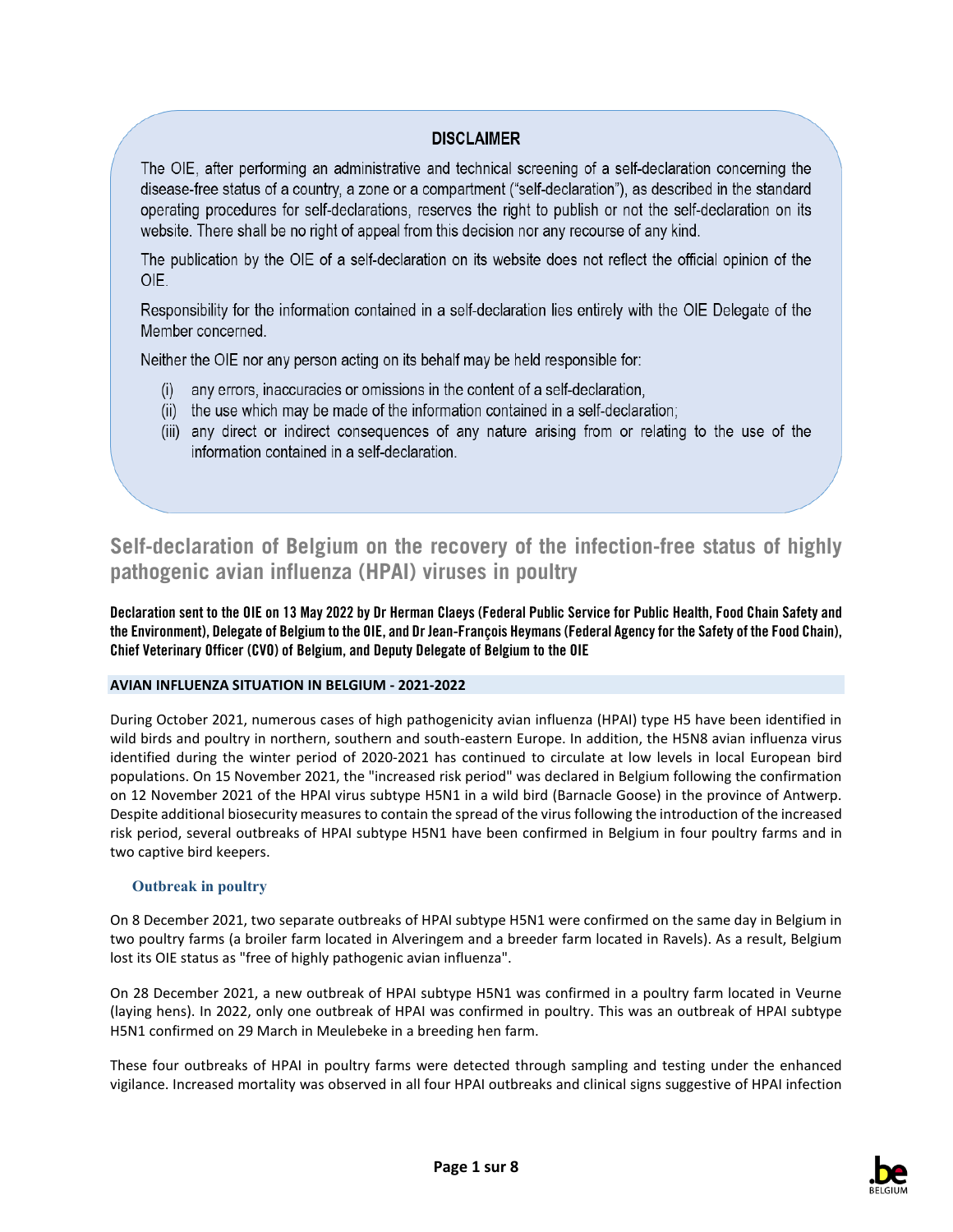(lethargy, respiratory signs, nervous and digestive symptoms) were observed in all outbreaks except for the outbreak in Alveringem in broilers.

Each of these poultry outbreaks was fully sanitised in accordance with Chapter 7.6. of the OIE *Terrestrial Animal Health Code* (*Terrestrial Code*) and the premises were cleaned and disinfected. For the fourth and final infected poultry farm (Meulebekeoutbreak), culling operations were carried out on 29 March 2022, followed by cleaning and disinfection on 30 March 2022.

The measures were progressively lifted given the favourable epidemiological situation. The event was closed on 29 April 2022 with the lifting of the zones around the outbreak in Meulebeke, i.e. 30 days after the cleaning and disinfection operations in this fourth and last outbreak involving poultry.

All these events have been reported to the OIE World Animal Health Information System (OIE-WAHIS). An overview of the notifications can be found in Annex 2.

#### **INTENSIFIED MONITORING AND SURVEILLANCE IN RESPONSE TO OUTBREAKS**

#### **1. Measures in outbreaks**

Belgium has implemented a strict and structured strategy to stop the spread of the disease, eradicate the virus and sanitise the outbreaks. This control strategy included control measures in accordance with the provisions of Commission Delegated Regulation (EU) 2020/687 [\(https://eur-lex.europa.eu/legal-content/FR/TXT/?uri=](https://eur-lex.europa.eu/legal-content/FR/TXT/?uri=CELEX%3A32020R0687&qid=1619596242355) [CELEX%3A32020R0687&qid=1619596242355](https://eur-lex.europa.eu/legal-content/FR/TXT/?uri=CELEX%3A32020R0687&qid=1619596242355) ). All control measures and inspections were carried out by the FASFC (Federal Agency for the Safety of the Food Chain - Belgian Health Authority). These measures include the establishment of restriction zones, the application of strict biosecurity measures and the implementation of a monitoring programme in accordance with the provisions of Articles 10.4. 26. to 10.4.30. of the *Terrestrial Code*.

For all outbreaks of HPAI in the four **professional poultry keepers** as well as for an identified outbreak in a captive bird dealer holding more than 50 animals, restriction zones with a radius of 3 km (protection zone) and 10 km (surveillance zone) were established. These restriction zones provided for a ban on the movement of poultry, their products (hatching eggs, eggs for consumption, manure, etc.), equipment, vehicles, etc. between poultry farms, the slaughter of poultry on infected premises, the confinement of poultry kept in these zones, the safe destruction of carcasses and contaminated equipment, the cleaning and disinfection of infected facilities and the application of hygiene measures for personnel, trucks, equipment, etc.

The farms in the protection zone were visited and clinically investigated by FASFC inspectors. In total, more than 289,000 poultry and captive birds were killed.

Thirty days after the establishment of the restriction zones around the HPAI outbreaks, as no clinical signs of avian influenza were observed and the result of the final virological monitoring carried out in each professional poultry holding located in the restriction zones was favourable, each zone was declared free of the disease and the restriction zones were lifted. An overview of the location of the outbreaks notified in Belgium between 7 December 2021 and 29 March2022 and of the restriction zones that have been delimited is given in Annex 3.

Due to the presence of five outbreaks of HPAI in poultry on on the territory of a neighbouring country within 10 km of the Belgian border, restriction zones were also delimited in Belgium in continuity with the neighbouring country zones. These restriction zones provided for the application of the same measures and surveillance as in the case of the outbreaks on Belgian territory.

#### **2. Epidemiological survey (**

The Health Authority (FASFC) identified the contacts that occurred between infected flocks and other poultry farms and examined the possible sources of virus introduction. In addition, it carried out an upstream and downstream tracing by asking the keepers about all contacts that had occurred during the month preceding the report of the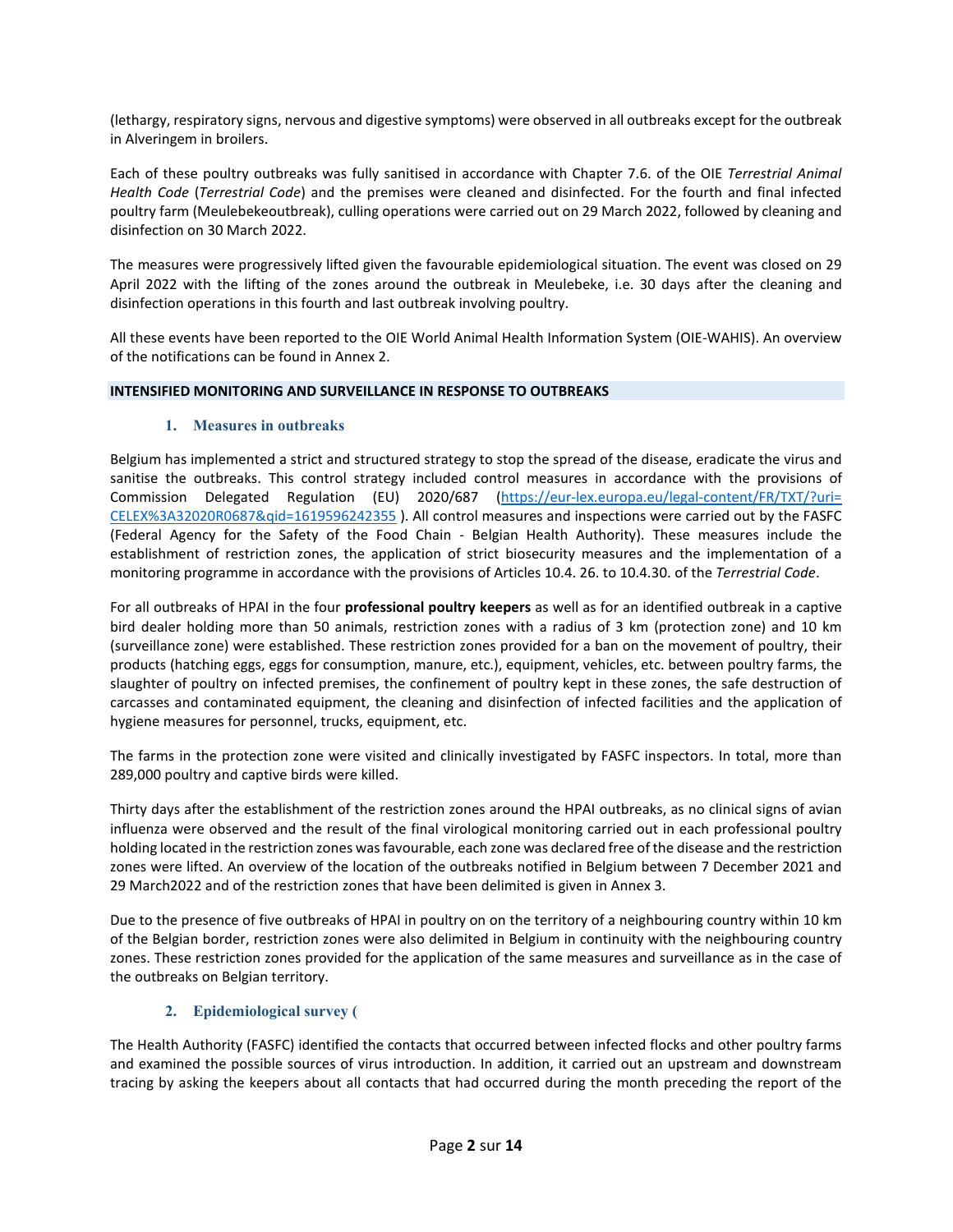suspicion. In addition, it visited the farms that had supplied products or live animals to check for the presence of avian influenza virus. No epidemiological links were found, and no other outbreaks were identified.

However, during the culling and cleaning and disinfection operations in the HPAI outbreak identified in Ravels, a preventive cull of all breeding hens and cleaning and disinfection operations were also carried out in the owner's second establishment, as the two establishments were located on opposite sides of the street and represented a greater risk of contamination.

The source of the infection in the various outbreaks is not formally identified, but probably originated from transmission via wild birds. For the outbreaks notified in Ravels and Veurne, introduction of the virus via the ventilation system is suspected. The first clinical signs were observed in poultry located near the entrance to the ventilation system. Wild birds infected with HPAI virus were also found in these two areas. Thus, the pressure of infection from wild birds and the location of the first cases in these farms point to this route of entry as a likely source of virus introduction.

### **3. Laboratory analysis**

Samples from the outbreaks and contact farms were analysed by the Sciensano national reference laboratory. 116 analyses were carried out between 7 December 2021 and 31 March 2022 (see details in Annex 4). All the tests carried out in the contact farms were negative.

#### **ADDITIONAL MEASURES**

On 15 November 2021, the increased risk period was determined and additional biosecurity measures were put in place throughout Belgium. These measures include the compulsory confinement of poultry and other captive birds (except ratites) for professional holdings and private holders; the obligation to water and feed poultry and birds indoors; the prohibition to water poultry and birds with surface water or rainwater accessible to wild birds and the loosening of poultry may only take place under conditions determined by the FASFC. Furthermore, gatherings of poultry and hobby poultry, including public markets, are prohibited, with the exception of non-commercial gatherings of hobby poultry (exhibitions, competitions, etc.) or public markets of hobby poultry organised by a local authority, which are allowed under certain conditions defined by the FASFC. These measures can also be consulted at any time on the website of the FASFC [\(https://www.favv-afsca.be/professionnels/productionanimale](https://www.favv-afsca.be/professionnels/productionanimale%0b/santeanimale/grippeaviaire/) [/santeanimale/grippeaviaire/\)](https://www.favv-afsca.be/professionnels/productionanimale%0b/santeanimale/grippeaviaire/).

In order to maintain the free status of Belgium, biosecurity measures and a surveillance programme in domestic and wild birds are maintained as described in the following point.

In addition, strict conditions are imposed on poultry imported into Belgium. A health certificate attested by an official veterinarian is required proving that the poultry meets the requirements in accordance with Commission Delegated Regulation (EU) 2020/688 of 17 December 2019 supplementing Regulation (EU) 2016/429 of the European Parliament and of the Council with regard to the animal health requirements for the movement of land animals and hatching eggs within the Union and Commission Delegated Regulation (EU) 2020/692 of 30 January 2020 supplementing Regulation (EU) 2016/429 of the European Parliament and of the Council with regard to rules for the entry into the Union of consignments of certain animals, germinal products and products of animal origin, and the movement and handling of such consignments after their entry into the Union. Important poultry establishments in Belgium must, inter alia, be located outside a restricted zone following an outbreak of HPAI and must not be suspected of having HPAI. These measures comply with the provisions of Articles 10.4.7. to 10.4.22. of the *Terrestrial Code*.

### **SURVEILLANCE PROGRAMME AND EARLY WARNING SYSTEM**

Belgium has for many years established a programme of passive and active monitoring and surveillance in wild birds and on domestic poultry holdings to maintain the HPAI-free status of poultry. This programme is co-financed by the European Commission, and is the subject of two sixmonthly reports and one annual report.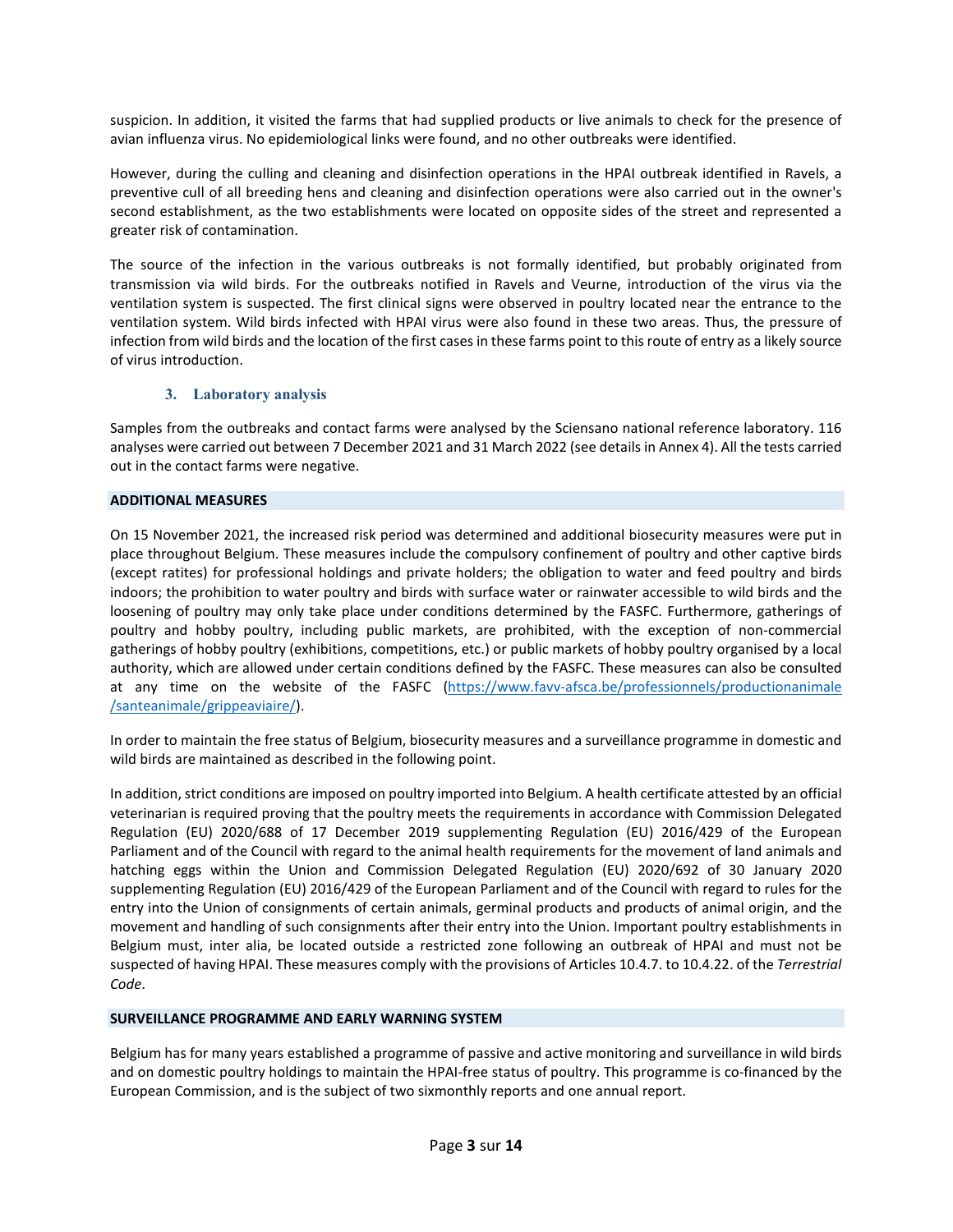The surveillance programme is in accordance with Chapter 1.4. and Articles 10.4.26. to 10.4.30. of the *Terrestrial Code*.

The programme includes the following elements:

### **1. Obligation to report any clinical suspicion of avian influenza**

Veterinarians and owners of poultry and other birds who observe clinical signs that could lead to the suspicion of an avian influenza infection or a high daily mortality in a facility must immediately report this to the FASFC Health Authority. All suspected cases of avian influenza are immediately investigated by the FASFC. Samples are taken and sent to the Belgian national reference laboratory Sciensano for further analysis.

Mandatory notification of HPAI and infection with LPAI viruses is mentioned in Belgian (Royal Decree of 3 February 2014 designating notifiable diseases) and European legislation (RE (EU) 2016/429 : [https://eur](https://eur-lex.europa.eu/search.html?scope=EURLEX&text=2016%2F429&lang=en&type=quick&qid=1619708479803)[lex.europa.eu/search.html?scope=EURLEX&text=2016%2F429&lang=en&type=quick&qid=1619708479803\)](https://eur-lex.europa.eu/search.html?scope=EURLEX&text=2016%2F429&lang=en&type=quick&qid=1619708479803).

During the year 2021 and until 06 May 2022, 5 suspected cases in captive birds (4 in hobby farmers and 1 in a captive bird dealer) and 8 suspected cases in poultry farms (1 hatchery, 4 broiler farms and 3 layer farm) were notified. These suspicions were all investigated and samples were sent to the Sciensano national reference laboratory for analysis. All results were negative for avian influenza.

### **2. Vigilance network**

A permanent surveillance network is in place. Information on the avian influenza situation in Belgium and neighbouring countries is regularly provided to veterinarians, representatives of the poultry sector (farmers of poultry and pet birds), stakeholders such as hunters and the general public. Updates on clinical signs of active avian influenza virus strains and susceptible species are also provided. This information is communicated through stakeholder meetings, training, newsletters and press releases. Moreover, this information is also available at any time on the website of the FASFC [\(https://www.favv-afsca.be/professionnels/productionanimale](https://www.favv-afsca.be/professionnels/productionanimale%0b/santeanimale/grippeaviaire/) [/santeanimale/grippeaviaire/\)](https://www.favv-afsca.be/professionnels/productionanimale%0b/santeanimale/grippeaviaire/). These different information channels are also used to raise awareness among the different actors to maintain their vigilance and to report suspected cases. Information on the epidemiological situation is communicated to the Delegates of the Member Countries through meetings or targeted communications. A free telephone number is available to the general public and professionals to report cases of mortality in wildlife.

### **3. Biosafety and sensitive natural areas**

In addition to the obligation to report any suspicion, Belgium has put in place additional containment and biosecurity obligations for commercial farms in so-called "sensitive natural areas", i.e. in the vicinity of a wildlife gathering place [\(http://www.afsca.be/santeanimale/grippeaviaire/zonesnaturelles/\)](http://www.afsca.be/santeanimale/grippeaviaire/zonesnaturelles/) (Map available in Annex 5).

### **4. Serological surveillance programme co-funded by the European Commission**

An active surveillance programme in which the susceptible poultry population is subject to regular clinical examinations and active monitoring has existed in Belgium for many years. The active surveillance is compulsory according to European legislation. According to the official control programme of the FASFC, serum samples are taken from a representative population of Belgian professional poultry farms for human consumption. All holdings with more than 200 birds of ducks, geese, turkeys, guinea fowl, partridges, pheasants, hens and broiler pigeons, except broiler chicken holdings, as well as the establishments of traders keeping these species, are sampled once a year. In holdings located in sensitive areas and in holdings with outdoor runs, as well as in all turkey, duck and goose holdings, a second visit shall be carried out during the year with a minimum interval of 3 months between each blood sample. Ten samples per farm are taken except in dealer establishments and duck and goose farms where 20 samples are taken.

The serological surveillance programme is co-financed by the European Commission and is reported on twice a year. In 2021, 9,185 birds were sampled (details in Appendix 6).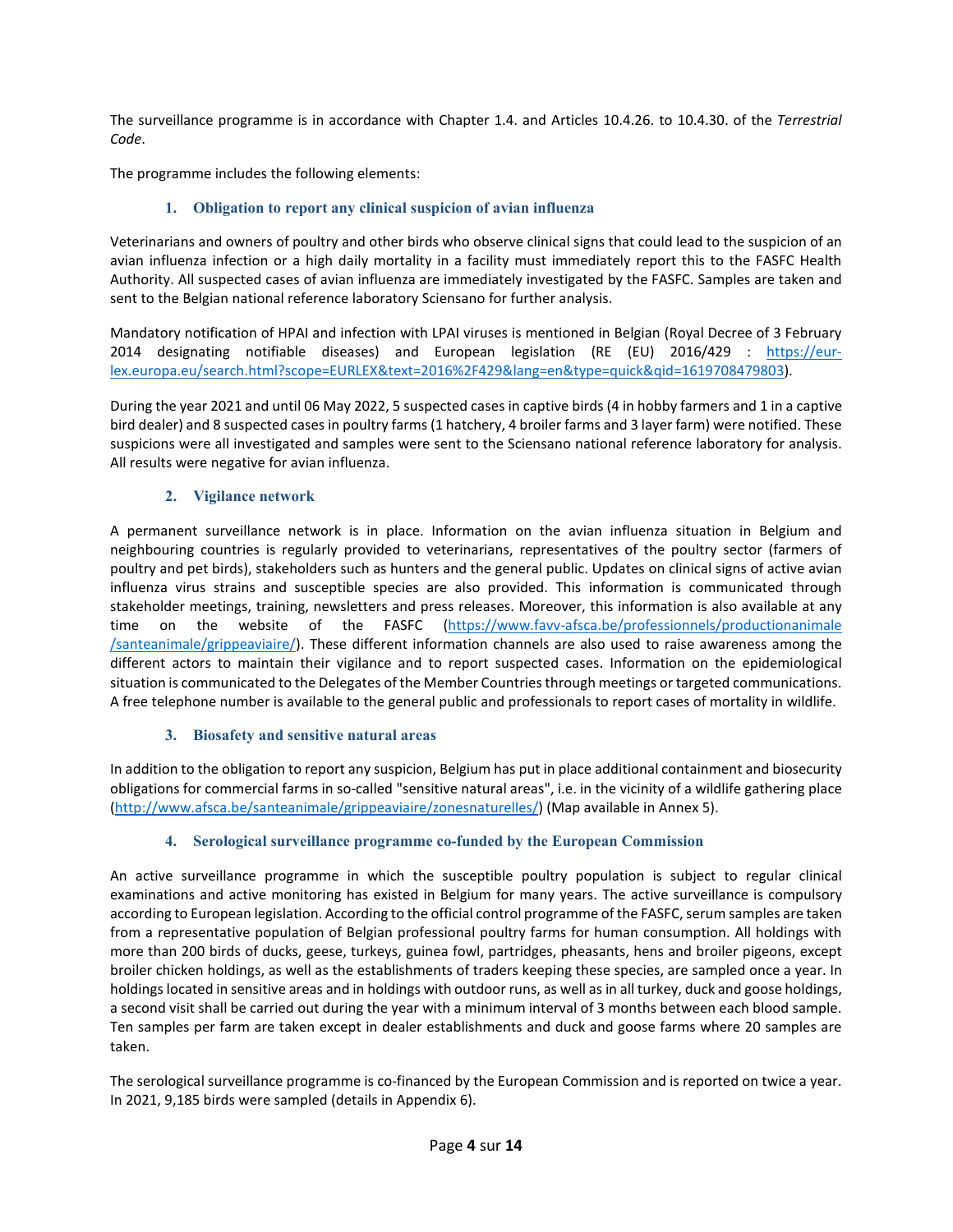#### **5. Surveillance in wild birds**

Wild birds found dead are subject to event-based surveillance managed by the Regions (federated entities, competent for wildlife) in consultation with the FASFC.

The Belgian government has set up a free telephone number for the public to report the discovery of several dead birds in one place. The birds are sent to the Sciensano reference laboratory and samples are analysed to confirm or exclude avian influenza. In 2021, 300 dead birds were analysed and for the year 2022, until 20 February, 107 dead birds were analysed. Between 5 November 2021 and 6 May 2022, 88 of these wild birds were confirmed positive for HPAI (see Table 2 in Annex 2).

Active surveillance is also carried out in wild birds during ringing activities by ornithologists. Cloacal samples are taken from birds and analysed by Sciensano. In 2021, 448 birds were sampled and for the year 2022, until 20 February, 128 wild birds were sampled. In 2021, two cases of HPAI H5N8 were diagnosed, one in a seagull (larus marinus, line 19) and one in a white-fronted goose (anser albifrons line 22). No cases of HPAI in wild birds were detected through active surveillance until 20 February 2022.

#### **CONCLUSIONS**

The following facts can be highlighted:

- 1. Strict control and eradication measures have been adopted, including total culling of birds and cleaning and disinfection of all affected farms, in accordance with OIE provisions;
- 2. Surveillance has been carried out in accordance with Articles 10.4.26. to 10.4.30. of the OIE *Terrestrial Code*;
- 3. Products are imported in accordance with Articles 10.4.7. to 10.4.22.
- 4. An ongoing awareness programme is in place to encourage reporting of suspected highly pathogenic avian influenza;
- 5. As of 27 April 2022, i.e. 28 days after the stamping out (i.e. cleaning and disinfection of the last affected establishment) carried out on 30 March 2022, no further outbreaks have occurred in poultry, which, in conjunction with the other measures and in application of Article 10.4.6. of the *Terrestrial Code*, allows Belgium to regain its status as free from infection with highly pathogenic avian influenza

**The OIE Delegate of Belgium declares that the country meets the requirements to declare freedom from highly pathogenic avian influenza in poultry as of 27 April 2022, in accordance with Chapter 1.6. and Article 10.4.6. of the OIE Terrestrial Code (2021) and in accordance with the information provided to OIE-WAHIS.**

\_\_\_\_\_\_\_\_\_\_\_\_\_\_\_\_\_\_\_\_\_\_\_\_\_\_\_\_\_\_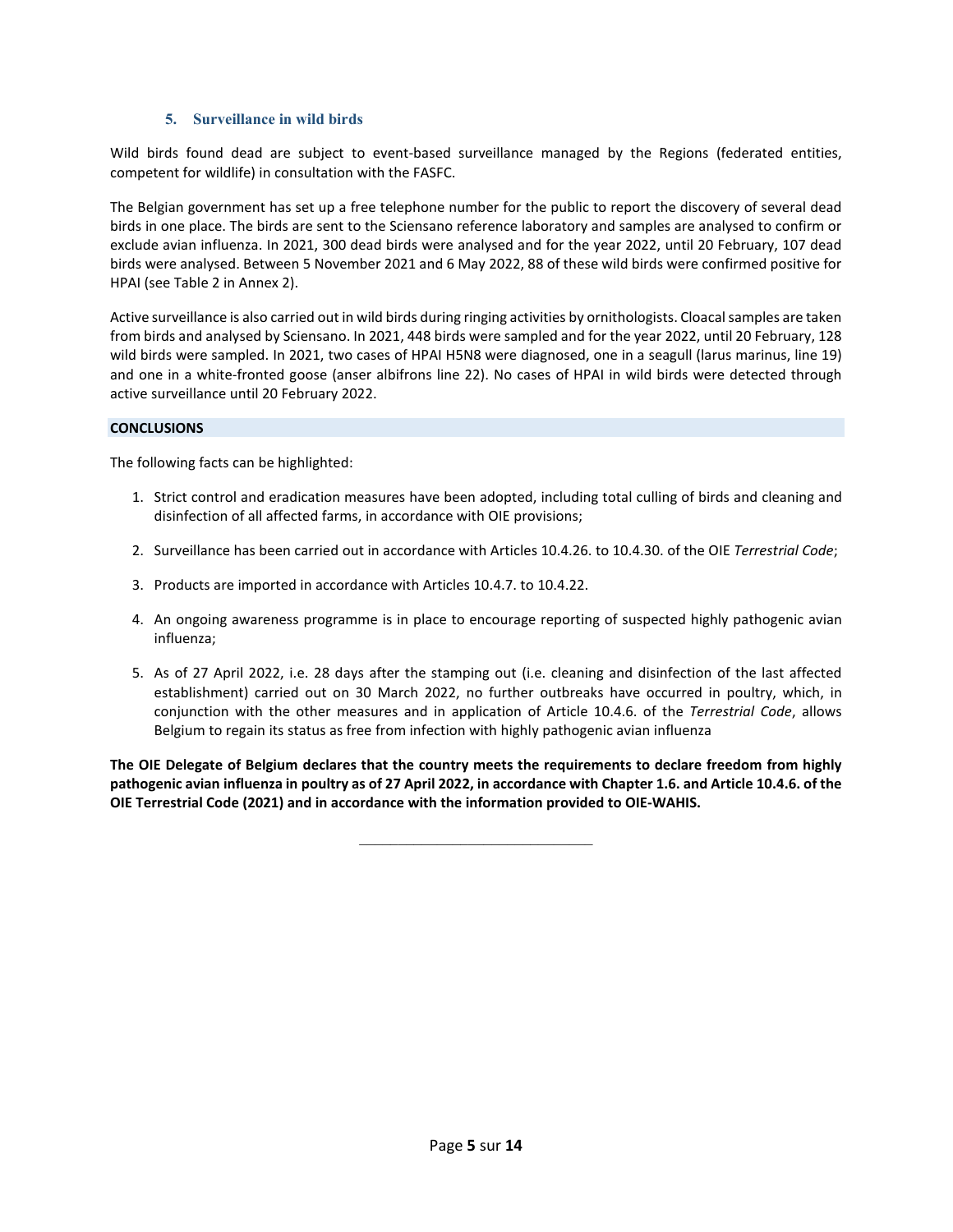### **Annex 1: Declaration by the Delegate of Belgium to the OIE**

Declaration to be included in the self-declaration document.

I, the undersigned, Dr Herman CLAEYS

Delegate of BELGIUM to the World Organisation for Animal Health (OIE), is responsible for the self-declaration "**Free from Highly Pathogenic Avian Influenza (HPAI) in poultry**".

#### **DISCLAIMER**

The OIE, after performing an administrative and technical screening of a self-declaration concerning the disease-free status of a country, a zone or a compartment ("self-declaration"), as described in the standard operating procedures for self-declarations, reserves the right to publish or not the selfdeclaration on its website. There shall be no right of appeal from this decision nor any recourse of any kind.

The publication by the OIE of a self-declaration on its website does not reflect the official opinion of the OIE.

Responsibility for the information contained in a self-declaration lies entirely with the OIE Delegate of the Member concerned.

Neither the OIE nor any person acting on its behalf may be held responsible for:

- i. any errors, inaccuracies or omissions in the content of a self-declaration,
- ii. the use which may be made of the information contained in a self-declaration;
- iii. any direct or indirect consequences of any nature arising from or relating to the use of the information contained in a self-declaration.

Written on

Signature of the Delegate: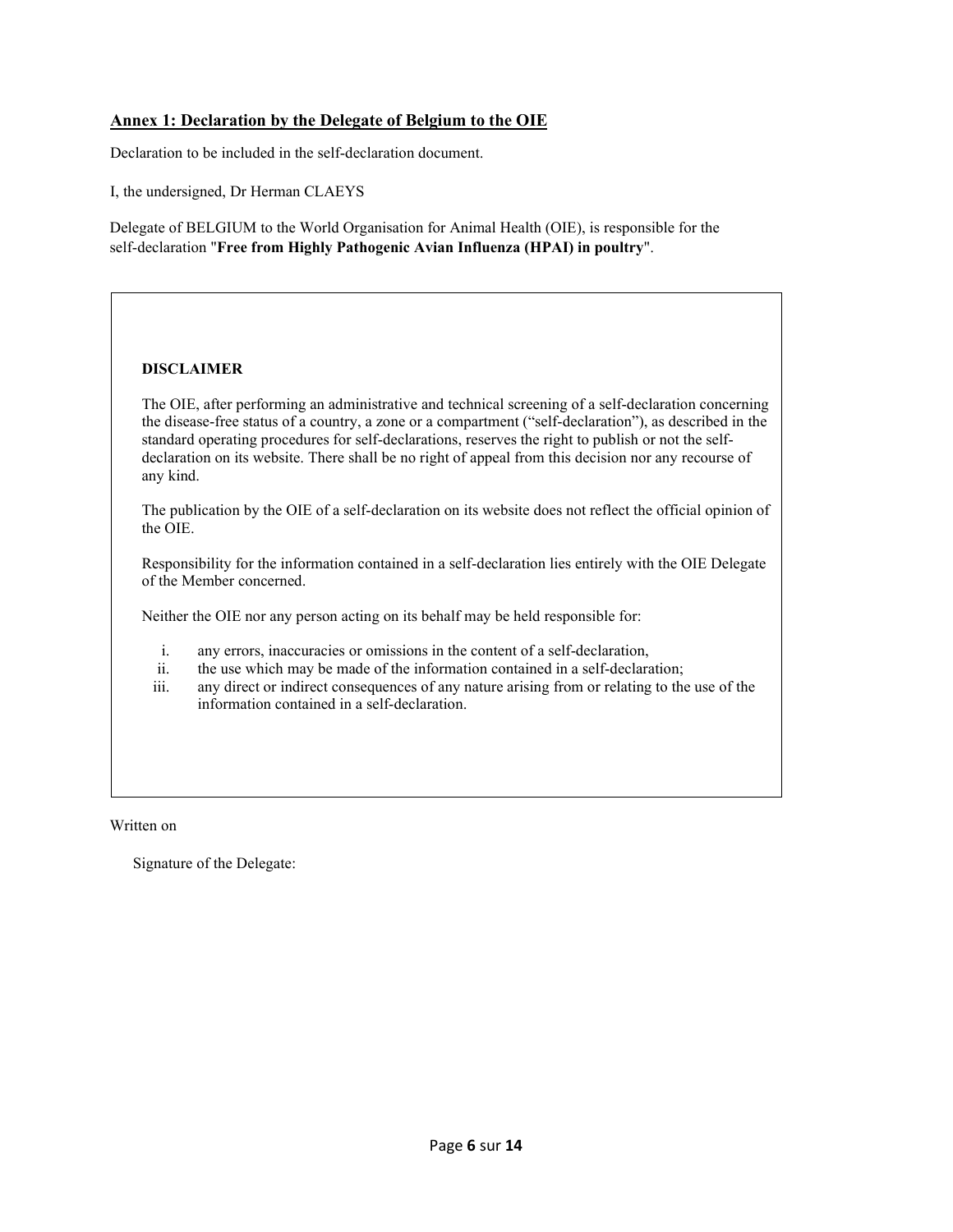## **Annex 2: Overview of notifications in the OIE World Animal Health Information System (OIE-WAHIS)**

| Outbreak          | <b>Virus</b><br>strain | <b>Confirmation Province</b> |            | Type of<br>holding                         | <b>Number of</b><br>animals | $\frac{0}{0}$<br>Mortality | <b>Measures</b>                                   | <b>Established</b> | Lifted:               |
|-------------------|------------------------|------------------------------|------------|--------------------------------------------|-----------------------------|----------------------------|---------------------------------------------------|--------------------|-----------------------|
|                   | <b>IAHP</b>            | 08/12/2021                   | <b>WVL</b> | Poultry farm                               | 26.460                      | 4,85                       | Protection<br>zone: 3 km                          |                    | 08/12/2021 29/12/2021 |
| <b>Alveringem</b> | H5N1                   |                              |            | (broilers)                                 |                             |                            | Surveillance<br>zone: 10 km                       |                    | 08/12/2021 07/01/2022 |
| <b>Ravels</b>     | <b>IAHP</b>            | 08/12/2021                   | <b>ANT</b> | Poultry farm                               | 38.978                      | 1,03                       | Protection<br>zone: 3 km                          |                    | 08/12/2021 29/12/2021 |
|                   | H5N1                   |                              |            | (breeding hens)                            |                             |                            | Surveillance<br>zone: 10 km                       |                    | 08/12/2021 07/01/2022 |
| <b>Veurne</b>     | <b>IAHP</b>            | 28/12/2021                   | <b>WVL</b> | Poultry farm                               | 162.000                     | 0,04                       | Protection<br>zone: 3 km                          |                    | 28/12/2021 18/01/2022 |
|                   | H5N1                   |                              |            | (laying hens)                              |                             |                            | Surveillance<br>zone: 10 km                       |                    | 28/12/2021 27/01/2022 |
|                   |                        |                              |            | Captive birds<br>(dealer-                  |                             |                            | Protection<br>zone: 3 km                          |                    | 07/01/2022 28/01/2022 |
| <b>Bocholt</b>    | <b>IAHP</b><br>H5N1    | 07/01/2022                   | <b>LIM</b> | ornamental<br>birds of various<br>species) | 5.111                       | 4,77                       | Surveillance<br>zone: 10 km 07/01/2022 06/02/2022 |                    |                       |
| <b>Vrasene</b>    | <b>IAHP</b><br>H5N1    | 07/03/2022                   | <b>OVL</b> | Captive birds<br><u>(private keeper</u>    | 44                          | 31,82                      | NA                                                | <b>NA</b>          | NA                    |
|                   |                        |                              |            | with less than<br>50 captive<br>birds)     |                             |                            |                                                   |                    |                       |
| Meulebeke         | <b>IAHP</b><br>H5N1    | 29/03/2022                   | <b>WVL</b> | Poultry farm<br>breeding hens)             | 18.859                      | 1,02                       | Protection<br>zone: 3 km                          |                    | 30/03/2022 20/04/2022 |
|                   |                        |                              |            |                                            |                             |                            | Surveillance 30/03/2022 29/04/2022<br>zone: 10 km |                    |                       |

*Table 1: List of HPAI outbreaks in poultry and captive birds in Belgium from 7 December 2021 to 30 March 2022.*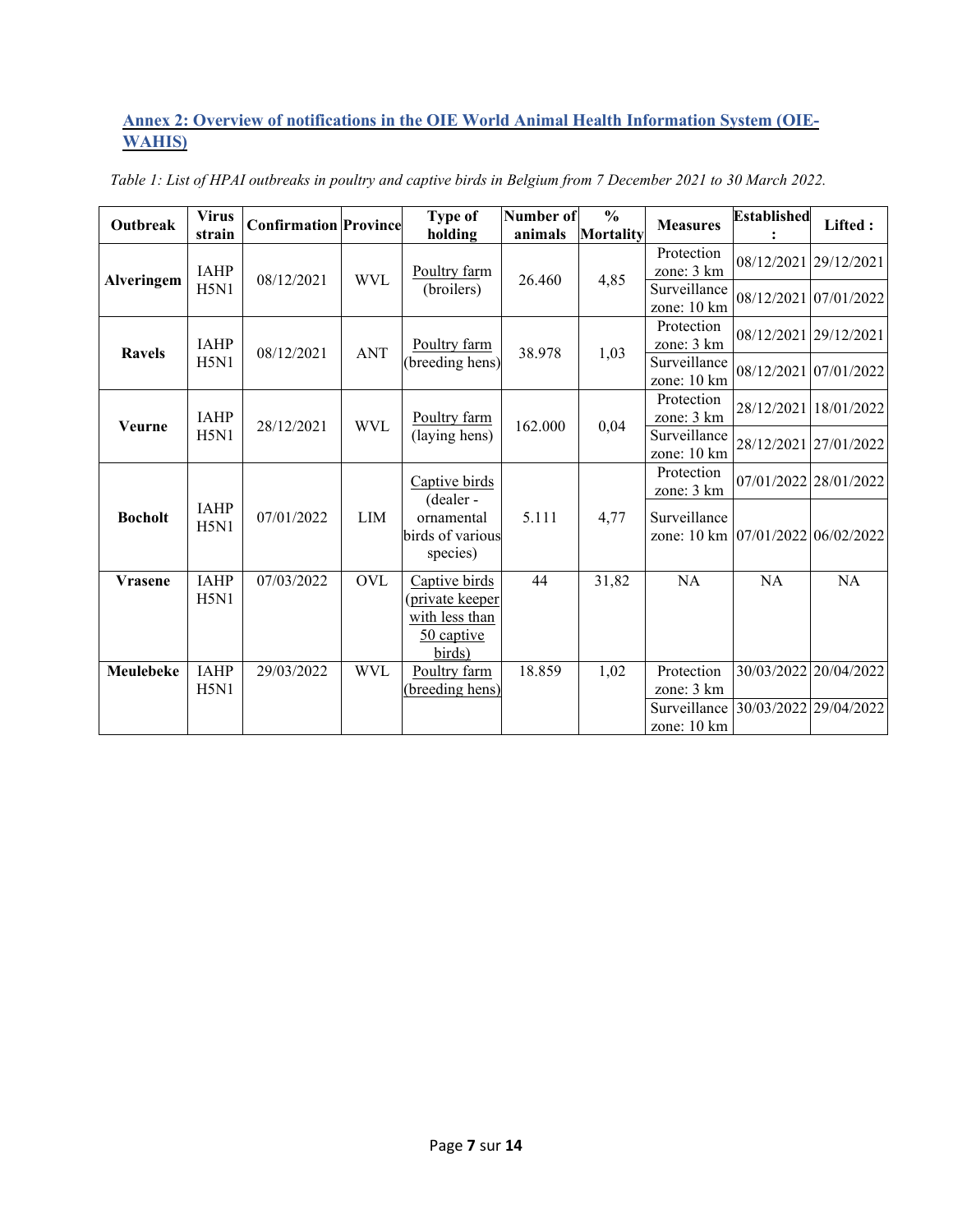|                | <b>Species</b>                   | Location                  | <b>Province</b> | <b>Number</b><br>of cases    | <b>Strain</b>      | <b>Sampling date</b> |
|----------------|----------------------------------|---------------------------|-----------------|------------------------------|--------------------|----------------------|
|                |                                  |                           |                 |                              |                    |                      |
| $\mathbf{1}$   | Branta leucopsis                 | Ekeren                    | <b>ANT</b>      | $\mathbf{1}$                 | H5N1               | 05/11/2021           |
| $\mathbf{2}$   | Anser<br>brachyrhynchus          | Oostende                  | <b>WVL</b>      | $\mathbf{1}$                 | H5N1               | 11/11/2021           |
|                | Anser                            | Oostende                  | <b>WVL</b>      | $\mathbf{1}$                 | H5N1               | 11/11/2021           |
| 3              | brachyrhynchus                   |                           |                 |                              |                    |                      |
| 4              | Arenaria Interpres               | Oostende                  | <b>WVL</b>      | $\mathbf{1}$                 | H5N1               | 12/11/2021           |
| 5              | Anser albifrons                  | <b>Bree</b>               | $\text{LIM}{}$  | $\mathbf{1}$                 | H5Nx               | 15/11/2021           |
| 6              | Anser albifrons                  | Zonhoven                  | LIM             | $\mathbf{1}$                 | H5N1               | 15/11/2021           |
| $\overline{7}$ | <b>Buteo</b> buteo               | Zandhoven                 | <b>ANT</b>      | $\mathbf{1}$                 | H5N1               | 15/11/2021           |
|                | Anser anser                      | Duffel                    | <b>ANT</b>      | $\mathbf{1}$                 | H5Nx               | 15/11/2021           |
| 8              | domesticus<br>Anas platyrhynchos | Merksem                   | <b>ANT</b>      | $\mathbf{1}$                 | H5N1               | 16/11/2021           |
| 9              | Alopochen                        | Oostende                  | <b>WVL</b>      | $\mathbf{1}$                 | H5N1               | 19/11/2021           |
| 10             | aegyptiaca                       |                           |                 |                              |                    |                      |
| 11             | Tadorna tadorna                  | Alveringem                | <b>WVL</b>      | $\mathbf{1}$                 | H5N1               | 20/11/2021           |
| 12             | Anser albifrons                  | Oudenburg                 | <b>WVL</b>      | $\mathbf{1}$                 | H5N1               | 21/11/2021           |
| 13             | <b>Buteo</b> buteo               | Diksmuide                 | <b>WVL</b>      | $\mathbf{1}$                 | H5N1               | 01/12/2021           |
| 14             | Falco tinnunculus                | Alveringem                | <b>WVL</b>      | $\mathbf{1}$                 | H5N1               | 10/12/2021           |
| 15             | Larus argentatus                 | Oostende                  | <b>WVL</b>      | $\mathbf{1}$                 | H5N1               | 10/12/2021           |
| 16             | Anser albifrons                  | Lo-reninge                | <b>WVL</b>      | $\mathbf{1}$                 | H5N1               | 17/12/2021           |
| 17             | $\overline{Br}$ anta canadensis  | Nijlen                    | <b>ANT</b>      | $\mathbf{1}$                 | H5N1               | 21/12/2021           |
| 18             | Tyto alba                        | Drongen                   | <b>OVL</b>      | $\mathbf{1}$                 | H5N1               | 21/12/2021           |
| 19             | Larus marinus                    | <b>Bredene</b>            | <b>WVL</b>      | $\mathbf{1}$                 | H5N1               | 21/12/2021           |
| 20             | Larus marinus                    | Oostakker                 | <b>OVL</b>      | $\mathbf{1}$                 | H5N1               | 22/12/2021           |
| 21             | Tyto alba                        | Waarschoot                | OVL             | $\mathbf{1}$                 | H5N1               | 23/12/2021           |
| 22             | Anser albifrons                  | De Haan                   | <b>VLB</b>      | $\mathbf{1}$                 | $\overline{H}$ 5N1 | 23/12/2021           |
| 23             | Pica pica                        | Oostduinkerke             | <b>WVL</b>      | $\mathbf{1}$                 | H5N1               | 24/12/2021           |
| 24             | <b>Buteo</b> buteo               | Desselgem                 | <b>WVL</b>      | $\mathbf{1}$                 | H5N1               | 24/12/2021           |
| 25             | <b>Buteo</b> buteo               | Gistel                    | <b>WVL</b>      | $\mathbf{1}$                 | H5N1               | 27/12/2021           |
|                | Alopochen                        | Merksem                   | ANT             | 1                            | H5N1               | 29/12/2021           |
| 26             | aegyptiaca<br>Cygnus olor        | (Anvers)<br>Papelenvijver | <b>OVL</b>      | $\mathbf{1}$                 | H5N1               | 29/12/2021           |
| 27             |                                  | (Deinze)                  |                 |                              |                    |                      |
| 28             | Ardea cinerea                    | Wondelgem                 | OVL             | $\mathbf{1}$                 | H5N1               | 30/12/2021           |
|                | Chroicocephalus                  | Ichtegem                  | <b>WVL</b>      | $\mathbf{1}$                 | H5N1               | 01/01/2022           |
| 29             | ridibundus<br>Anser anser        | Ichtegem                  | <b>WVL</b>      | $\mathbf{1}$                 | H5N1               | 01/01/2022           |
| 30             | <b>Buteo</b> buteo               | Middelkerke               | <b>WVL</b>      | $\mathbf{1}$                 | H5N1               | 03/01/2022           |
| 31             | Colombia livia                   | Gent                      | <b>OVL</b>      | $\mathbf{1}$                 | H5Nx               | 03/01/2022           |
| 32             | Falco tinnunculus                | Zegelsem                  | <b>OVL</b>      |                              | H5N1               | 03/01/2022           |
| 33             | Falco tinnunculus                | Lombardsijde              | <b>WVL</b>      | $\mathbf{1}$<br>$\mathbf{1}$ | H5N1               | 04/01/2022           |
| 34             |                                  |                           |                 |                              |                    |                      |
| 35             | Anser anser                      | Lommel                    | ${\rm LIM}$     | $\mathbf{1}$                 | H5Nx               | 04/01/2022           |

*Table 2: List of HPAI cases in wild birds in Belgium from 05/11/2021 to 06/05/2022.*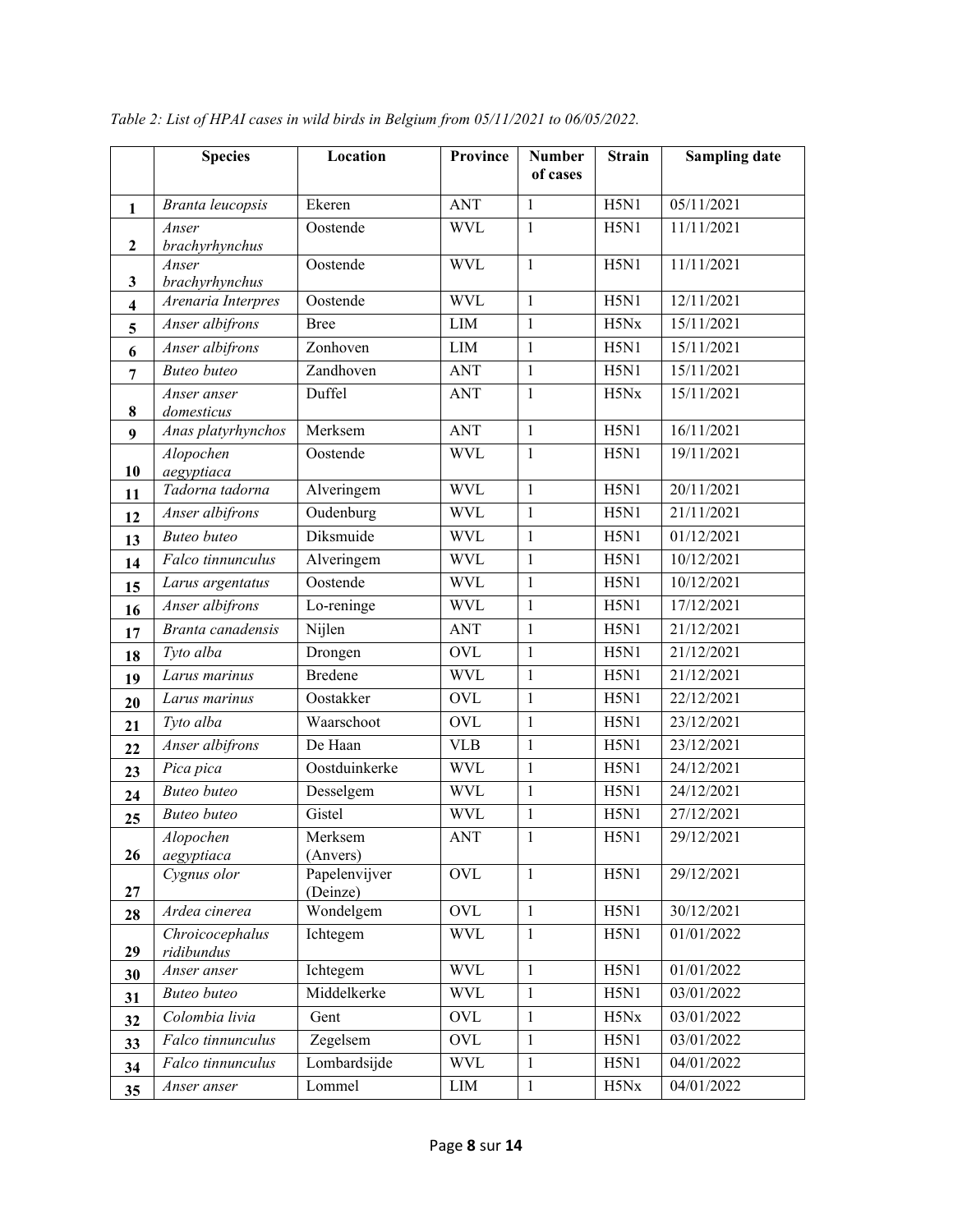| 36 | Larus argentatus              | Kapellen             | <b>ANT</b> | 1              | H5N1              | 06/01/2022 |
|----|-------------------------------|----------------------|------------|----------------|-------------------|------------|
| 37 | Branta canadensis             | Maasmechelen         | <b>LIM</b> | $\mathbf{1}$   | H5N1              | 09/01/2022 |
|    | Branta canadensis             | Dilsen-              | <b>LIM</b> | $\mathbf{1}$   | H5N1              | 13/01/2022 |
| 38 |                               | Stokkem              |            |                |                   |            |
| 39 | Anser anser                   | Maasmechelen         | LIM        | $\mathbf{1}$   | H5N1              | 15/01/2022 |
| 40 | Branta leucopsis              | St-Martens<br>Lathem | <b>OVL</b> | $\mathbf{1}$   | H5N1              | 17/01/2022 |
| 41 | Branta leucopsis              | <b>Brasschaat</b>    | <b>ANT</b> | $\mathbf{1}$   | H5N1              | 20/01/2022 |
|    | Anser anser                   | Oud-Heverlee         | <b>VLB</b> | $\mathbf{1}$   | H5N1              | 20/01/2022 |
| 42 | domesticus                    |                      |            |                |                   |            |
| 43 | Larus canus                   | Berchem              | <b>ANT</b> | 1              | H5N1              | 21/01/2022 |
| 44 | Branta leucopsis              | Gent                 | OVL        | 1              | H5N1              | 22/01/2022 |
| 45 | Streptopelia<br>decaocto      | Gent                 | <b>OVL</b> | $\mathbf{1}$   | H5Nx              | 23/01/2022 |
|    | Columbia livia                | Gent                 | <b>OVL</b> | $\mathbf{1}$   | H5Nx              | 23/01/2022 |
| 46 | domestica                     |                      |            |                |                   |            |
| 47 | Anser anser                   | Ougrée               | <b>LIE</b> | $\mathbf{1}$   | H5N1              | 23/01/2022 |
|    | Tachybaptus                   | Oud-Heverlee         | <b>VLB</b> | $\mathbf{1}$   | H5N1              | 24/01/2022 |
| 48 | ruficollis                    |                      |            |                |                   |            |
| 49 | Branta leucopsis              | Zeebrugge            | <b>WVL</b> | $\mathbf{1}$   | H5N1              | 24/01/2022 |
|    | Anser anser                   | Oud-Heverlee         | <b>VLB</b> | $\mathbf{1}$   | H5N1              | 25/01/2022 |
| 50 | domesticus<br>Anser albifrons | Blankenberge         | <b>WVL</b> | $\mathbf{1}$   | H5N1              | 25/01/2022 |
| 51 | Anser anser                   | Oud-Heverlee         | <b>VLB</b> | 1              | H5N1              | 26/01/2022 |
| 52 | domesticus                    |                      |            |                |                   |            |
| 53 | <b>Buteo</b> buteo            | Verrebroek           | <b>OVL</b> | $\overline{2}$ | H5N1              | 28/01/2022 |
| 54 | <b>Buteo</b> buteo            | Verrebroek           | <b>OVL</b> | $\mathbf{1}$   | H5N1              | 28/01/2022 |
| 55 | Columba palumbus              | Verrebroek           | <b>OVL</b> | $\mathbf{1}$   | H5N1              | 28/01/2022 |
| 56 | Branta leucopsis              | Wuustwezel           | <b>ANT</b> | $\mathbf{1}$   | H5N1              | 30/01/2022 |
| 57 | Branta leucopsis              | Duffel               | <b>ANT</b> | $\mathbf{1}$   | H5N1              | 31/01/2022 |
| 58 | Ardea cinerea                 | Wemmel               | <b>VLB</b> | 1              | H5Nx              | 01/02/2022 |
| 59 | $\overline{Ardea}$ cinerea    | Wemmel               | <b>VLB</b> | $\mathbf{1}$   | H5Nx              | 01/02/2022 |
| 60 | Branta leucopsis              | Doel                 | <b>OVL</b> | $\mathbf{1}$   | H5N1              | 01/02/2022 |
| 61 | Branta leucopsis              | Doel                 | <b>OVL</b> | $\overline{4}$ | H5N1              | 01/02/2022 |
| 62 | Branta leucopsis              | Doel                 | OVL        | 1              | H5N1              | 01/02/2022 |
| 63 | Branta leucopsis              | Geel                 | <b>ANT</b> | $\mathbf{1}$   | $\overline{H5N1}$ | 01/02/2022 |
| 64 | Branta canadensis             | Geraardsbergen       | OVL        | 1              | H5N1              | 02/02/2022 |
|    | Phalacrocorax                 | Evergem              | <b>OVL</b> | $\mathbf{1}$   | H5N1              | 02/02/2022 |
| 65 | carbo                         |                      |            |                |                   |            |
| 66 | Branta leucopsis              | Oud-Turnhout         | <b>ANT</b> | $\mathbf{1}$   | H5Nx              | 03/02/2022 |
| 67 | Branta leucopsis              | Dessel               | <b>ANT</b> | $\mathbf{1}$   | H5N1              | 03/02/2022 |
| 68 | Branta leucopsis              | Kalmthout            | <b>ANT</b> | $\mathbf{1}$   | H5N1              | 05/02/2022 |
| 69 | Branta leucopsis              | Oostakker            | OVL        | 1              | H5N1              | 11/02/2022 |
| 70 | Branta leucopsis              | Arendonk             | <b>ANT</b> | 1              | H5N1              | 12/02/2022 |
| 71 | Branta leucopsis              | Blankenberge         | <b>WVL</b> | $\mathbf{1}$   | H5N1              | 17/02/2022 |
| 72 | <b>Buteo</b> buteo            | Kontich              | <b>ANT</b> | $\mathbf{1}$   | H5N1              | 20/02/2022 |
| 73 | Branta leucopsis              | Blankenberge         | <b>WVL</b> | $\mathbf{1}$   | H5N1              | 17/02/2022 |
| 74 | <b>Buteo</b> buteo            | Oud-Turnhout         | ANT        | $\mathbf{1}$   | H5N1              | 27-02-2022 |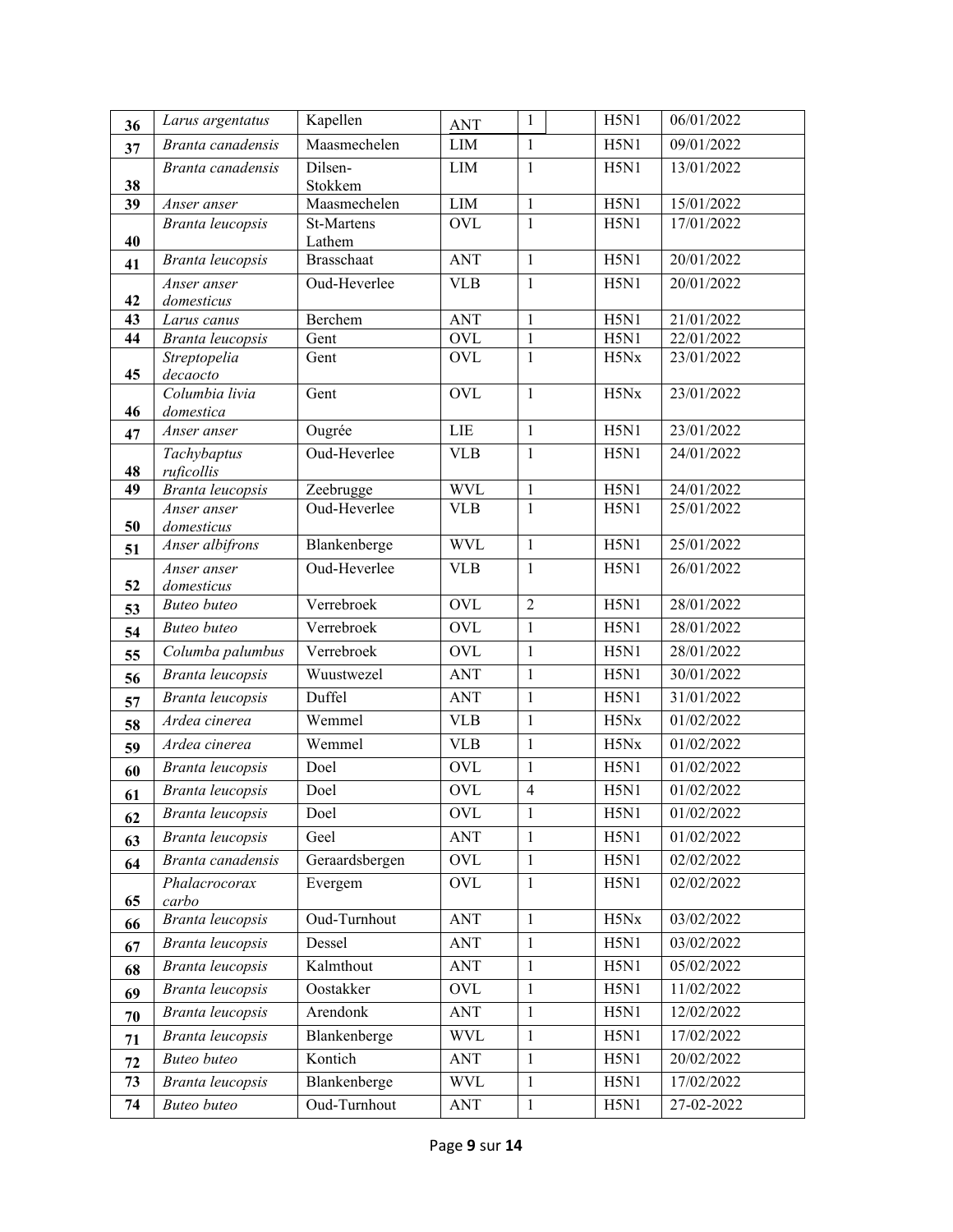| 75 | Branta leucopsis  | De Haan           | <b>WVL</b> |               | H5N1 | 04-03-2022 |
|----|-------------------|-------------------|------------|---------------|------|------------|
| 76 | Larus marinus     | Nieuwpoort        | <b>WVL</b> |               | H5N1 | 06-03-2022 |
| 77 | Falco peregrinus  | Gent              | <b>OVL</b> |               | H5N1 | 07-03-2022 |
| 78 | Branta leucopsis  | Drongen           | <b>OVL</b> |               | H5N1 | 07-03-2022 |
| 79 | Falco peregrinus  | Essen             | <b>ANT</b> |               | H5Nx | 19/03/2022 |
| 80 | Branta leucopsis  | <b>Brasschaat</b> | <b>ANT</b> |               | H5N1 | 04/04/2022 |
| 81 | Anser anser       | Visé              | <b>LIE</b> | $\mathcal{D}$ | H5N1 | 05/04/2022 |
| 82 | Branta canadensis | Visé              | <b>LIE</b> |               | H5N1 | 05/04/2022 |
| 83 | Larus marinus     | Oostende          | <b>WVL</b> |               | H5N1 | 14-04-2022 |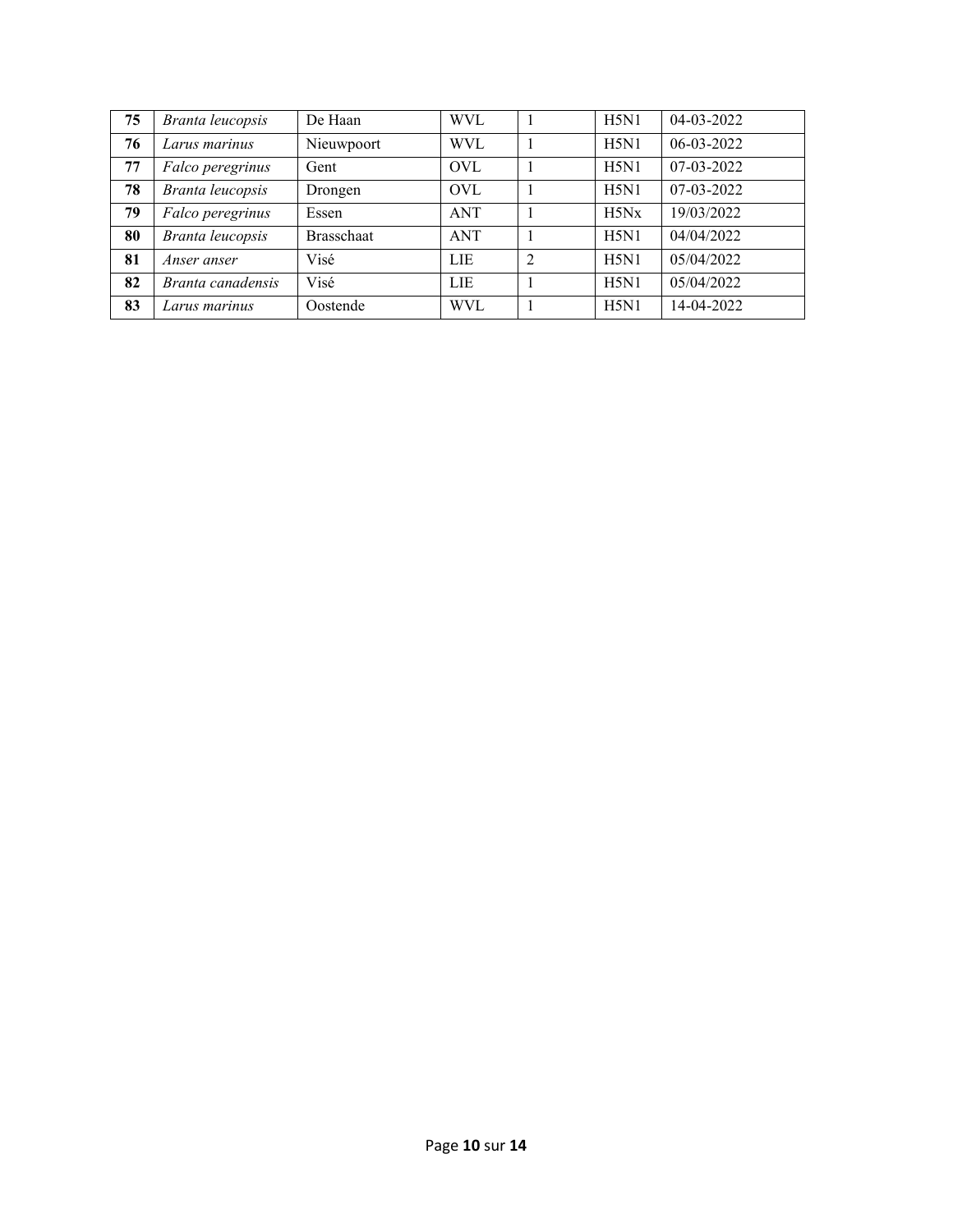**Annex 3: location of infected outbreaks and restriction zones for outbreaks notified between 7 December 2021 and 29 March 2022 in Belgium (source: FASFC).**

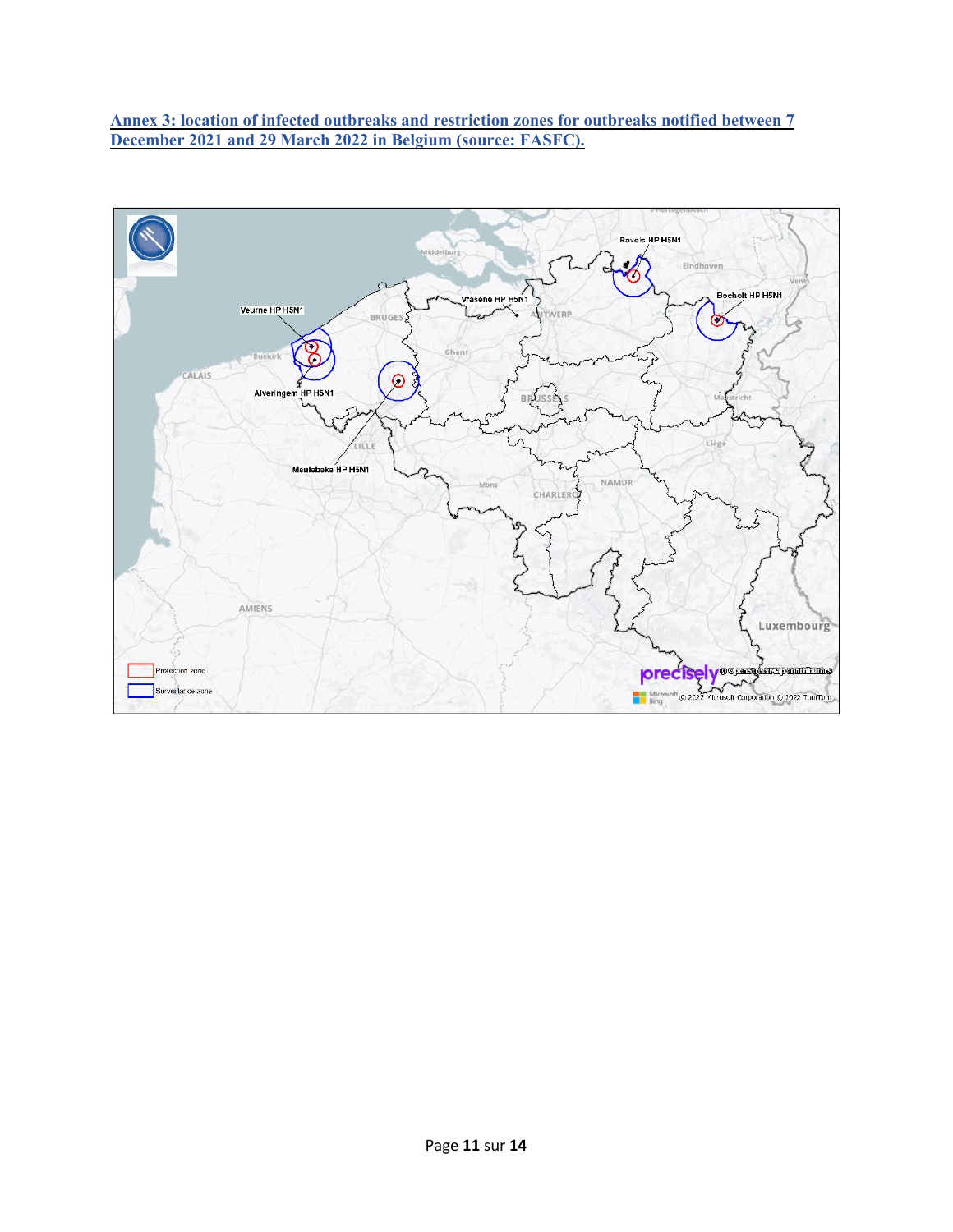|  |  | Annex 4: Analyses carried out by Sciensano from 07 December 2021 and 31 March 2022. |  |
|--|--|-------------------------------------------------------------------------------------|--|
|--|--|-------------------------------------------------------------------------------------|--|

| <b>TEST DESCRIPTION</b>                                     | <b>TOTAL</b> |
|-------------------------------------------------------------|--------------|
| Molecular test AFL                                          | 62           |
| Molecular test H5                                           | 13           |
| Molecular test NEW                                          | 10           |
| Molecular test Nx                                           | 13           |
| Pathotyping AFL                                             | 6            |
| <b>Isolation AFL</b>                                        | 6            |
| <b>AFLIDENT</b>                                             | 6            |
| Elisa AFL                                                   |              |
| Inhibition of hemagglutination H5                           |              |
| Inhibition of hemagglutination H7                           |              |
| Inhibition of hemagglutination AFL for Highly pathogenic H5 |              |
| <b>GRAND TOTAL</b>                                          | 116          |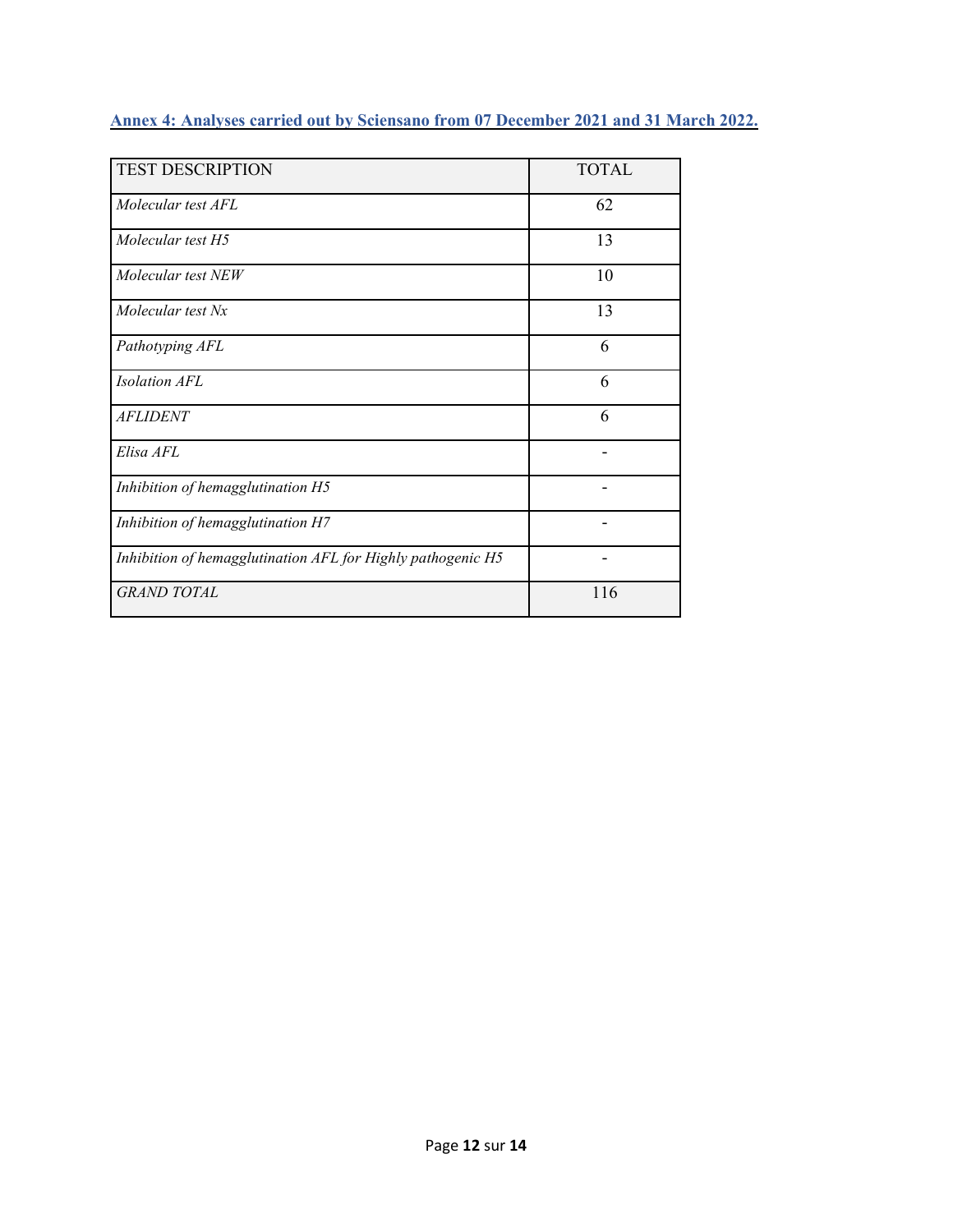### **Annex 5: sensitive natural areas in Belgium**

Source : [https://drive.google.com/open?id=1O1jomjN7G-I9eMczv-\\_Sx8ob\\_xcyaitt&usp=sharing](https://drive.google.com/open?id=1O1jomjN7G-I9eMczv-_Sx8ob_xcyaitt&usp=sharing)



*Sensitive natural areas marked in blue*